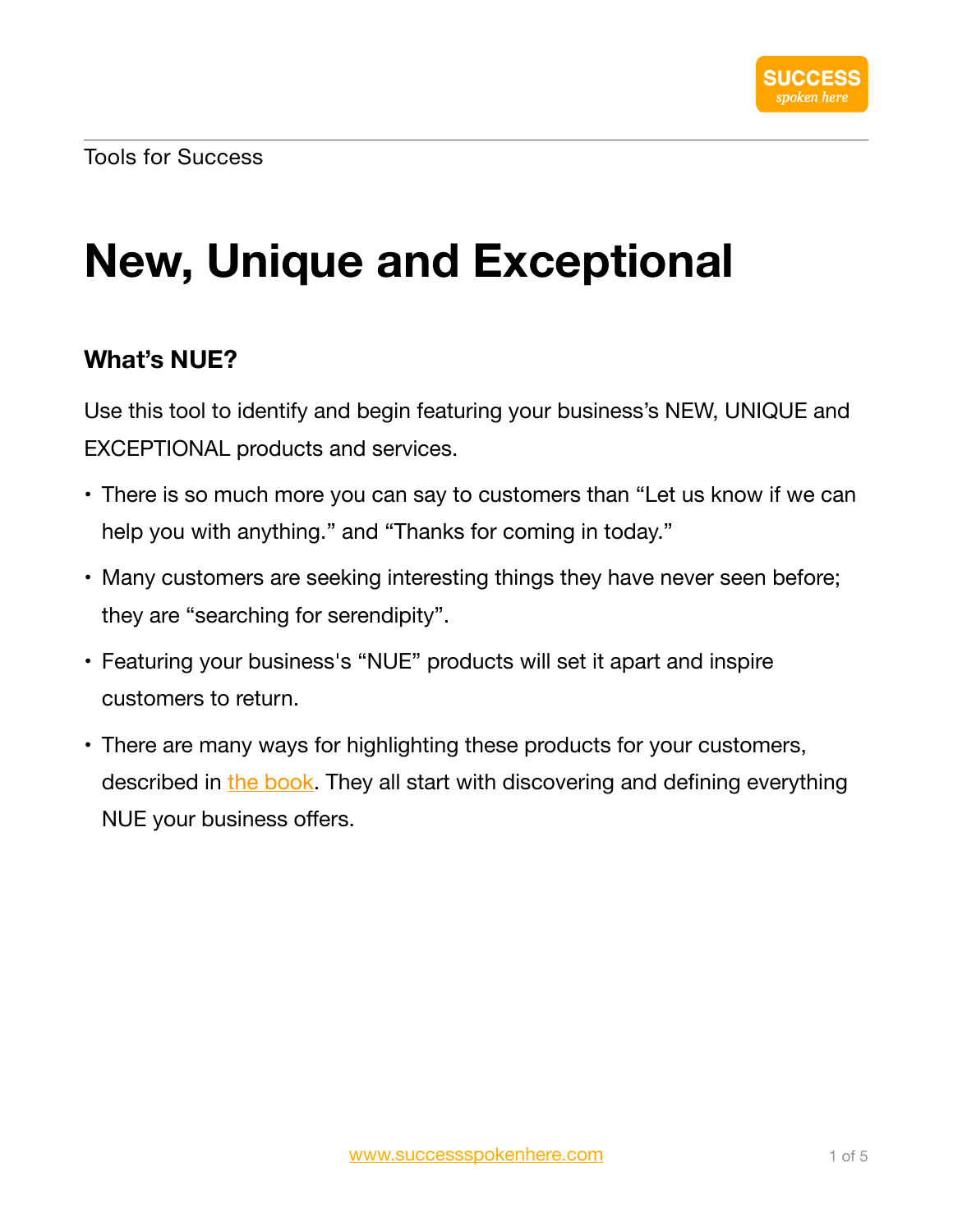#### **New**

Virtually any customer—whether they are a first-timer or a returning regular—will potentially benefit from learning about newly introduced wares.

*Feel free to look around and don't miss our new Blend-a-Matic display over there? It is the most powerful blender the company has ever made. Be sure to ask the demonstrator, Mary, about its terrific Smoothie Mode.* 

#### **Unique**

Another great way to acquaint customers with your business is informing them about its truly unique products and services.

*Tranquil Yoga is the only studio in this part of the city offering yoga classes every weekday evening. Our classes go as late as 10:00 P.M.* 

### **Exceptional**

If you sell the best of anything, whether it be market-leading brands or awardwinning products, tell people about them.

*We were skeptical about their so-called "Best Cheeseburger on Main Street", but we ordered it anyway. Now we know why they call it that —it was delicious!* 

### **NUE Worksheets**

What about your business is New, Unique or Exceptional?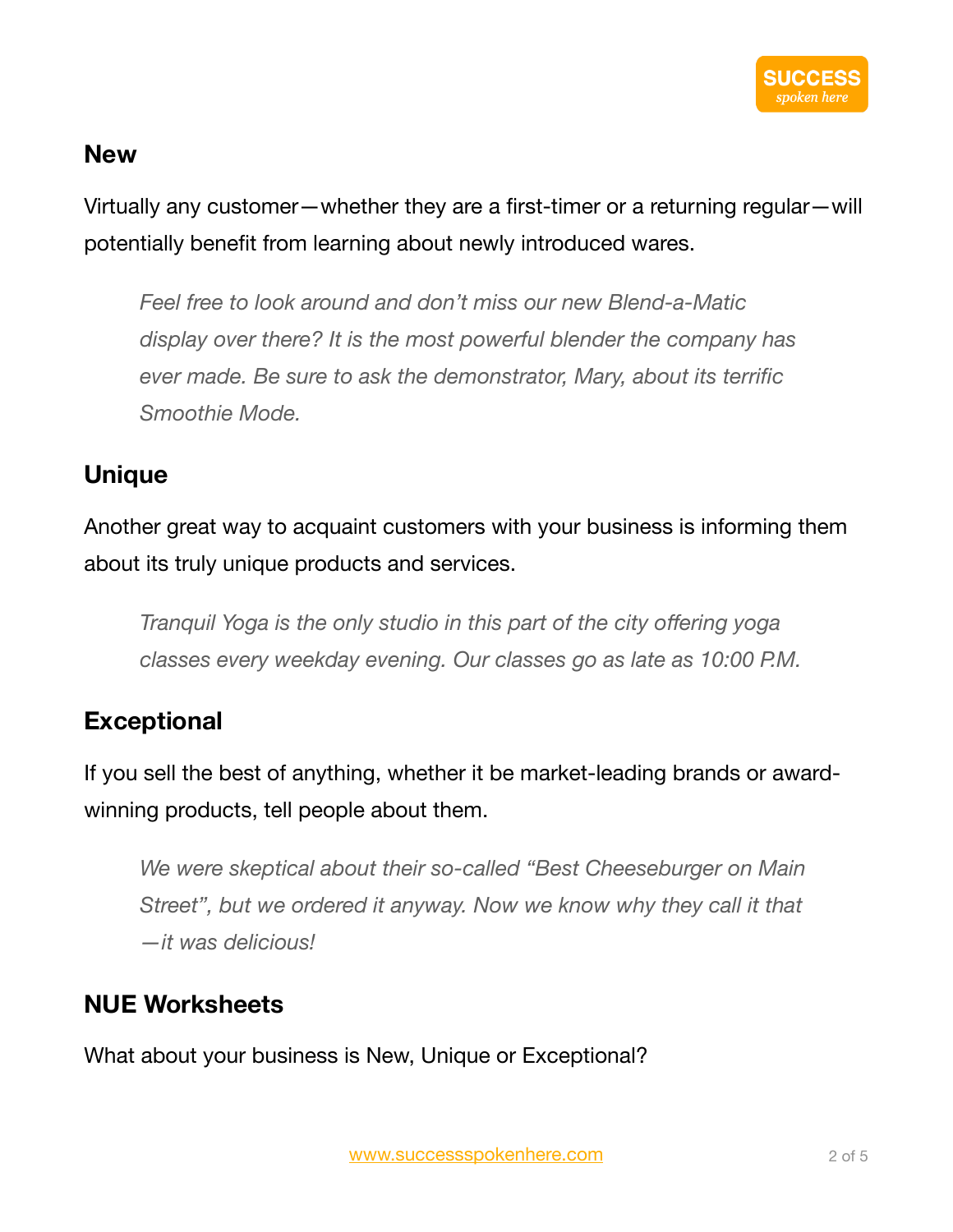

# **NUE Worksheet**

**What's New?**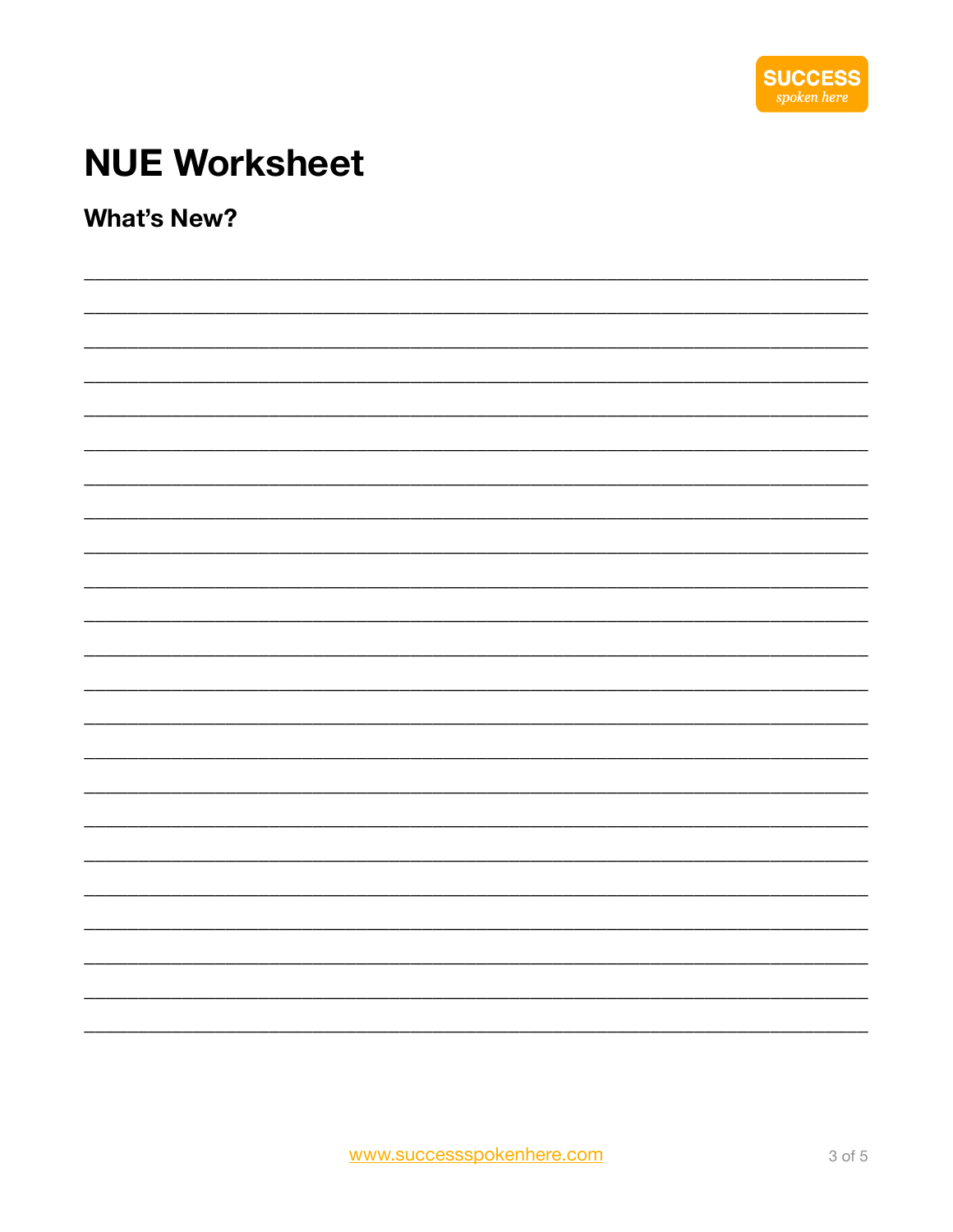

# **NUE Worksheet**

**What's Unique?**